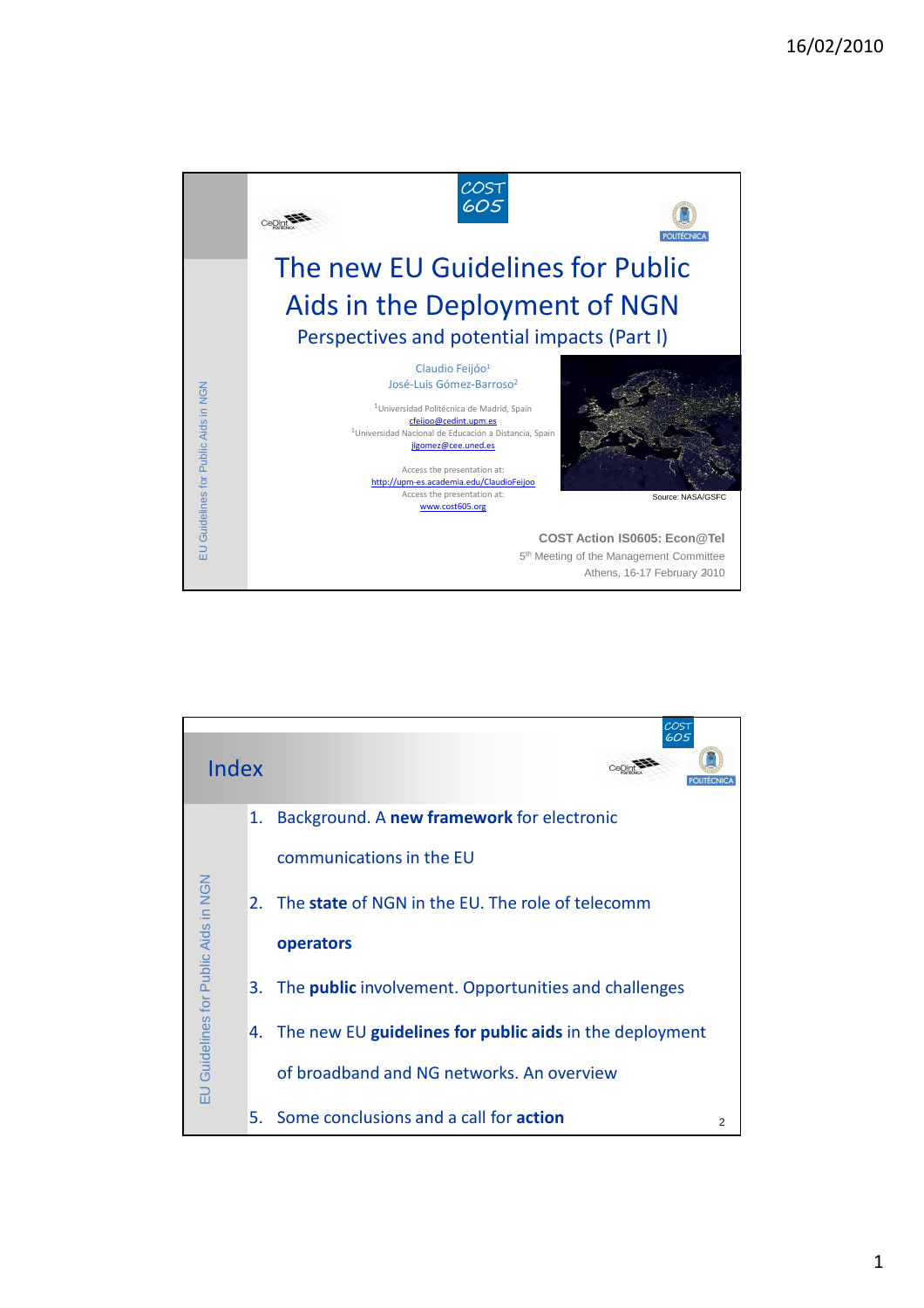

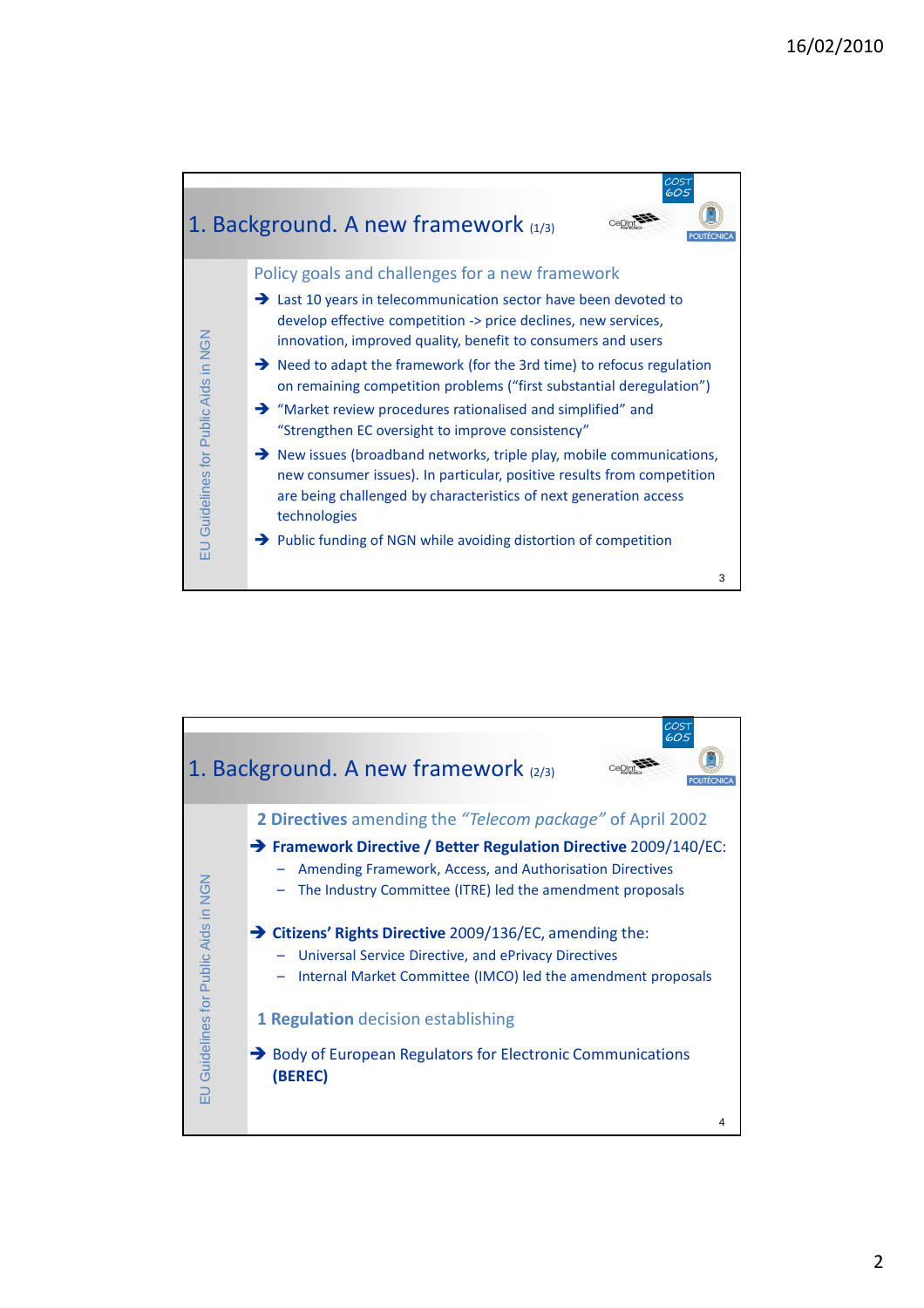

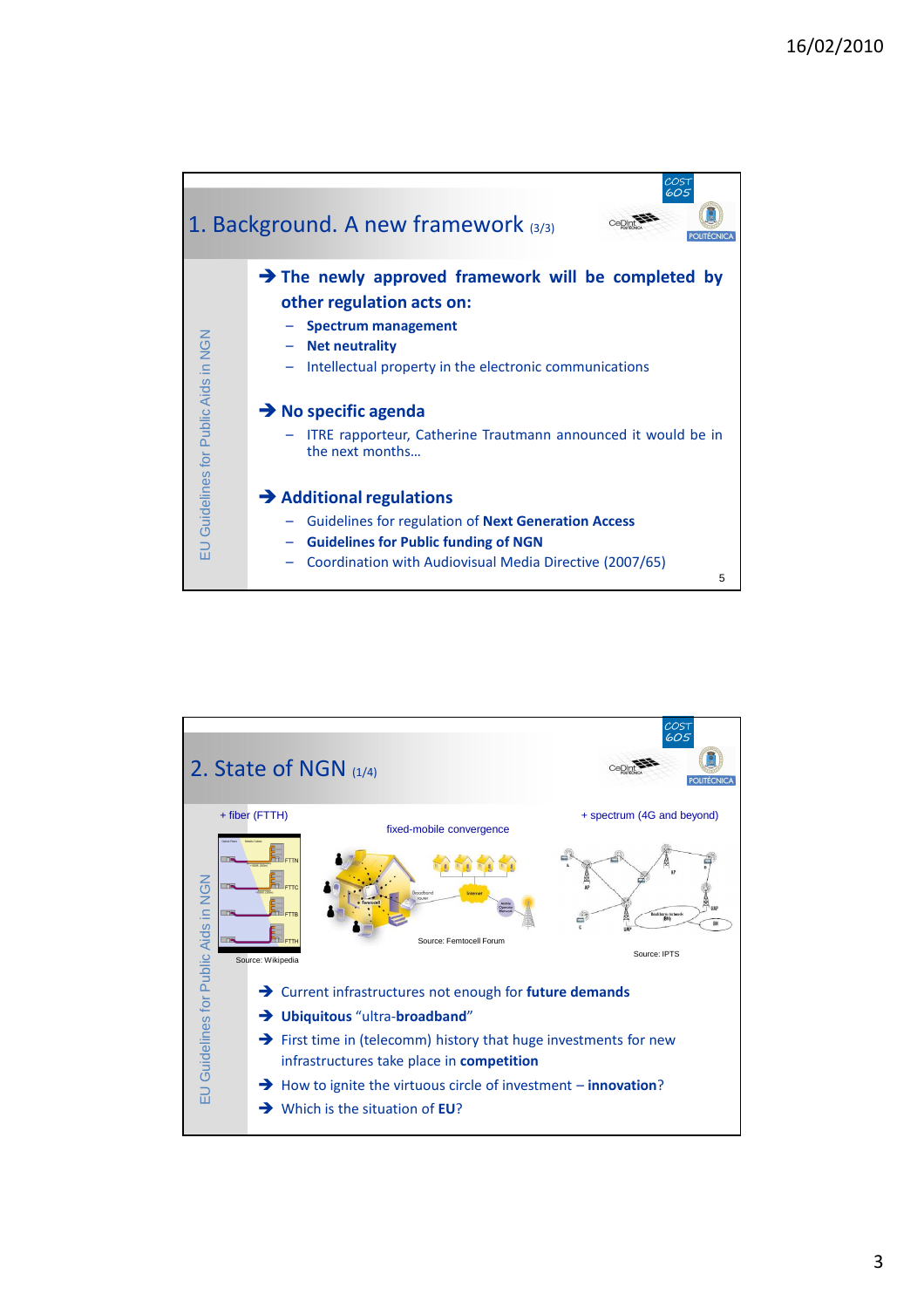

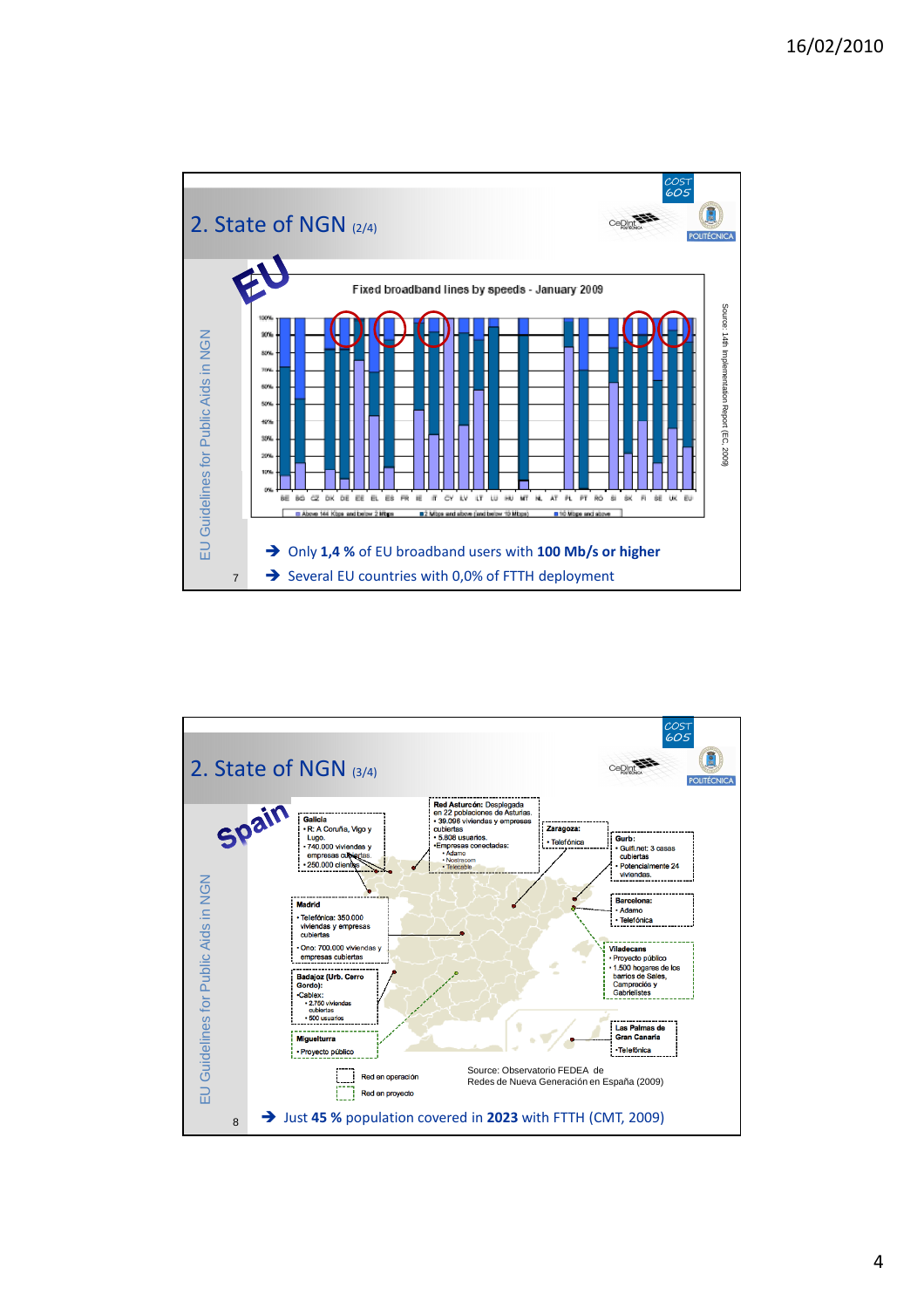|                                      | 2. State of NGN $(4/4)$<br>France                                                                                                                                                                                |                |                |               |                | COS <sup>-</sup><br>605 | POLITECNIC/                                                            |
|--------------------------------------|------------------------------------------------------------------------------------------------------------------------------------------------------------------------------------------------------------------|----------------|----------------|---------------|----------------|-------------------------|------------------------------------------------------------------------|
|                                      | en millions, en fin de trimestre                                                                                                                                                                                 | <b>T3 200B</b> | T4 2008        | T1 2009       | T2 2009        | T3 2009 <sup>22</sup>   |                                                                        |
|                                      | Nombre d'abonnements haut débit et très haut débit sur réseaux fixes                                                                                                                                             | 17.289         | 17.819         | 18.360        | 18,699         | 19,145                  |                                                                        |
|                                      | dont nombre d'abonnements haut débit                                                                                                                                                                             | 17,147         | 17.647         | 18.154        | 18.472         | 18,890                  |                                                                        |
|                                      | dont abonnements ADSL                                                                                                                                                                                            | 16.32.         | 16.80/         | 17,309        | 17,515         | 18,03                   |                                                                        |
|                                      | dont autres abonnements haut debit                                                                                                                                                                               | 0.824          | 0.843          | 0.845         | 0,857          | مد                      |                                                                        |
|                                      | Dont nombre d'abonnements très haut débit                                                                                                                                                                        | 0.141          | 0.173          | 0.206         | 0.226          | 0.255                   |                                                                        |
|                                      | dont abonnements FTTH*                                                                                                                                                                                           | 0.035          | 0.043          | 0.048         | <b>C.Dat</b>   | 0.05                    |                                                                        |
|                                      | dont autres abonnements très haut débit                                                                                                                                                                          | 0.106          | 0.130          | 0.158         | 0.1/2          |                         |                                                                        |
|                                      | évolutions du nombre total d'abonnements haut et très haut débit sur réseaux fixes<br>en millions sur un an<br>en % sur un an                                                                                    | 2,351<br>16.7% | 2.268<br>14.6% | 2,096<br>129% | 2,010<br>12.0% | 1,856<br>11%            | Source: L'observatoire du haut et très haut<br>débit sur réseaux fixes |
|                                      | *y compris les abonnements en FTTB qui constituent une part minoritaire. La totalité de la croissance de cette rubrique est liée à la croissance du<br>nombre d'abonnements en FTTH.<br>**résultats provisoires. |                |                |               |                |                         |                                                                        |
| EU Guidelines for Public Aids in NGN | $\rightarrow$ Similar situations for similar geo-demographics<br>$\rightarrow$ Different definition of ultra-broadband (France > 50 Mb/s)<br>→ France: 30.000 million € for 100% population coverage with fibre, |                |                |               |                |                         |                                                                        |
|                                      | 15.000 million $€$ for 80% population coverage (ARCEP, 2010).<br>9                                                                                                                                               |                |                |               |                |                         |                                                                        |

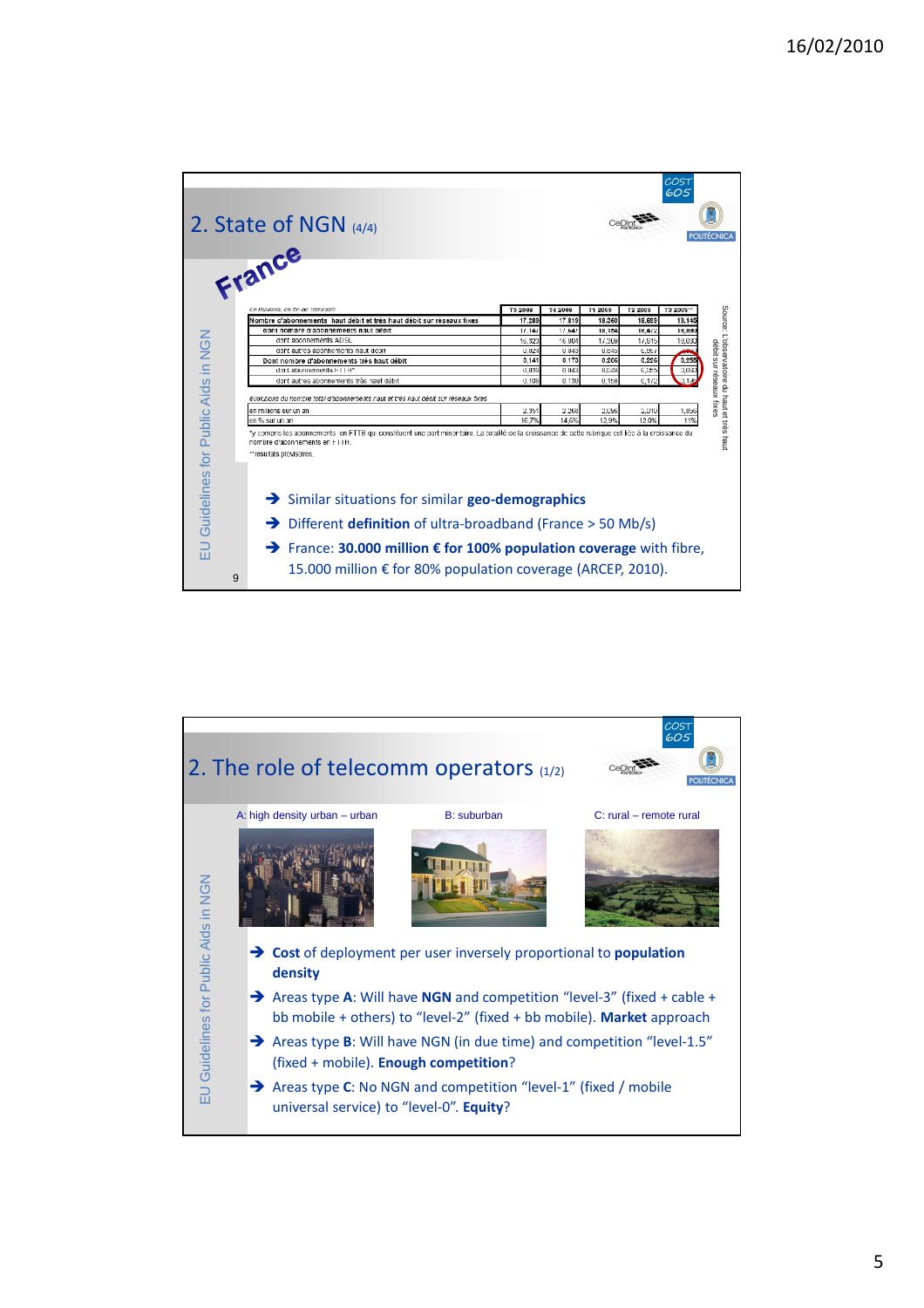

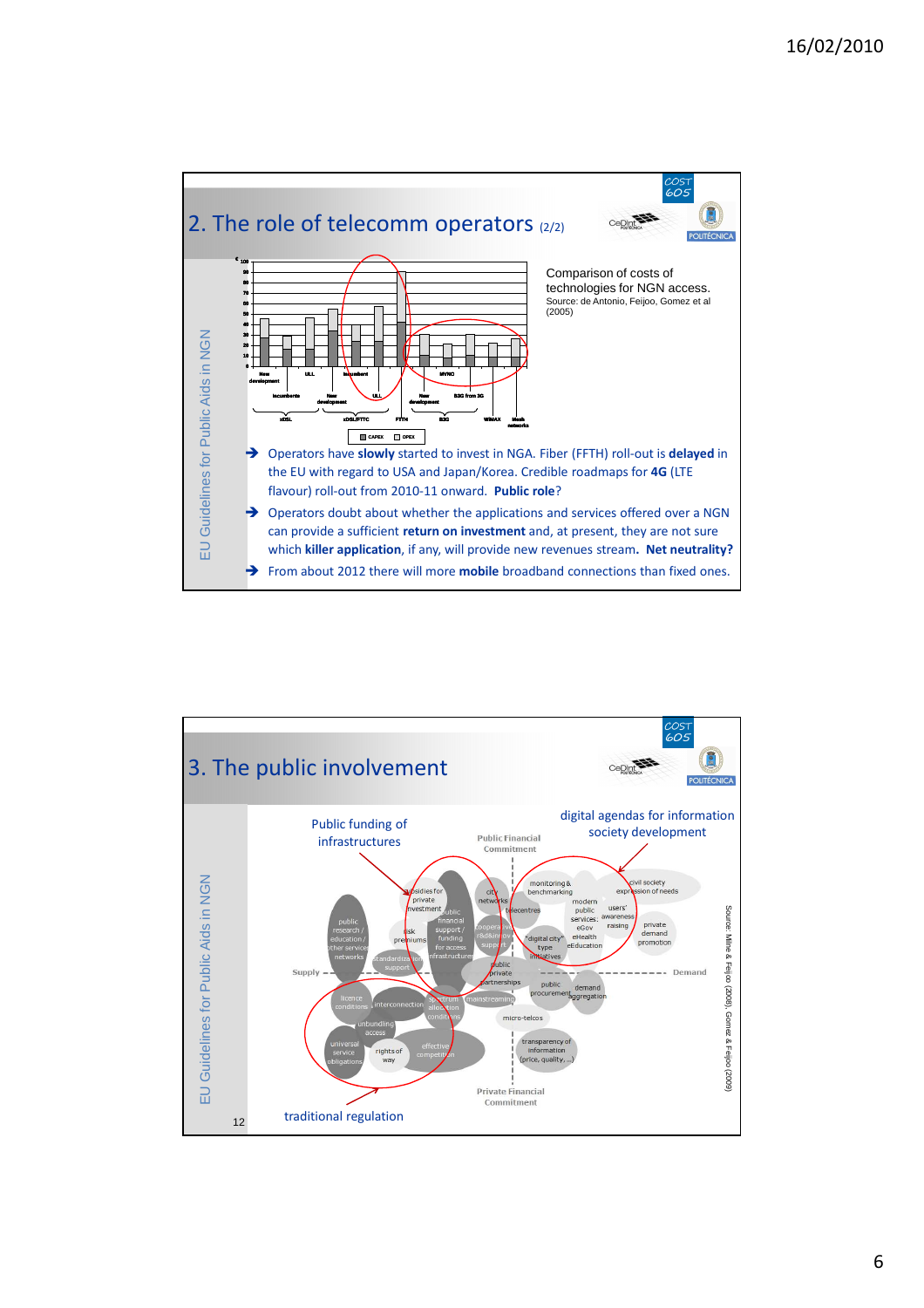

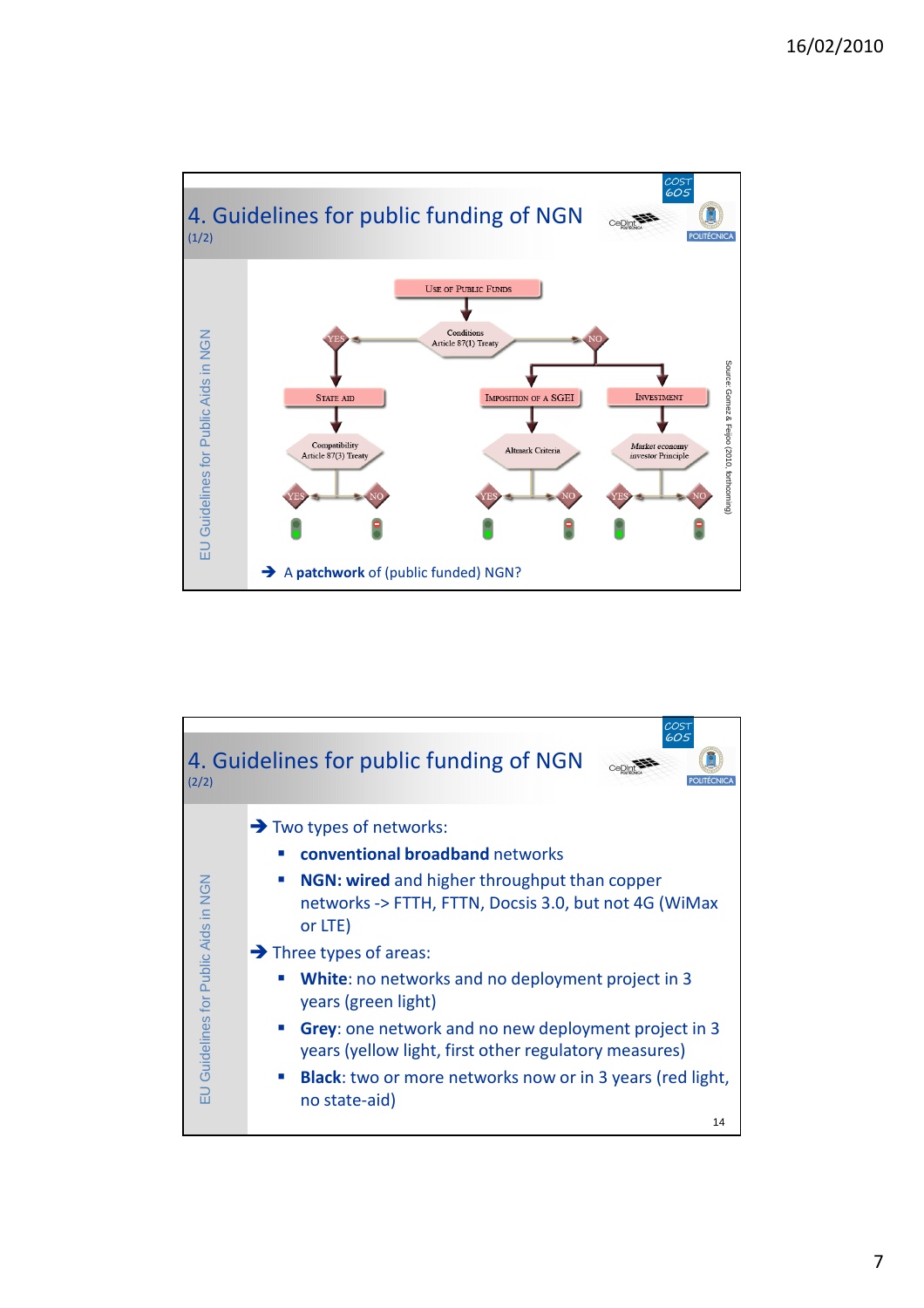